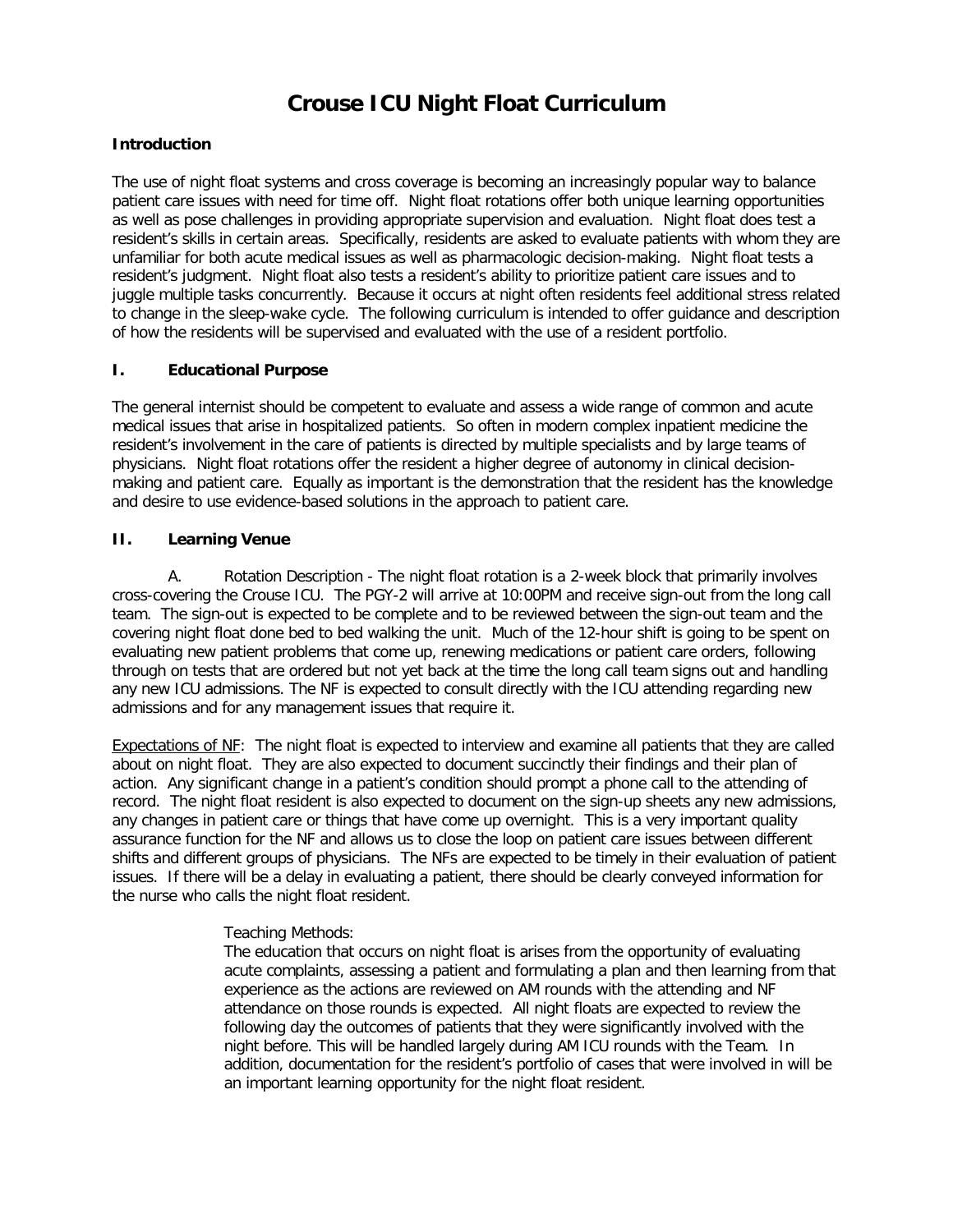Mix of Diseases:

All inpatient acute and chronic medical issues are seen on the night float rotation. Common to night float is the opportunity to evaluate chest pain, arrhythmias, dyspnea, delirium, agitation, insomnia, psychosis, abdominal pain, nausea and vomiting, acute and chronic pain, GI bleeding, urinary retention, fever, and the care of acutely decompensated patients and running codes. Patient characteristics are age 18 and older of male and female gender, equal distribution of ethnicities and cultures on all the inpatient Medicine services. Procedures will include any invasive procedure that needs to be done during nighttime hours, including, but not limited to, central lines, thoracentesis, paracentesis, lumbar punctures, arterial punctures, venipunctures, placement of NG tubes, all supervised by senior residents when appropriate.

## **III. Method of Evaluation**

- A. The learning and competence of the resident's performance during night float rotation will effectively be evaluated in 3 venues:
	- 1. There is 360° evaluation that is filled out by the night ICU nursing staff. This is primarily intended to evaluate your timeliness in responding to pages and the way that you provide a thoughtful and empathetic care to patients during nighttime hours.
	- 2. Attendings and senior residents who interact with the night float are strongly encouraged to use concern or praise cards in the "on the fly" function in E-VALUE as a way of giving feedback for specific interactions during the night.
	- 3. Resident Portfolio. Each night float resident will be responsible for writing up and presenting to the Program Director the following for inclusion in the resident's file.
		- a. Documentation of 2 or more patient interactions with literature citation, where evidence-based methods were used to answer patient management related questions (this addresses the practice-based learning competency).
		- b. The resident is required to write a 1-page narrative of a particularly stressful event or area of conflict that occurred during the night float rotation (this helps assess competencies of interpersonal communication skills, professionalism).
		- c. Documentation of 5 patient care interventions that occurred during the 2-week night float rotation. This should include the evaluation, treatment, and outcome of 5 different chief complaints that occurred on the night float rotation where the PGY-1 night float intern had primary responsibility for assessment and management of a particular problem. Each encounter should be summarized in a 1-page document by the end of the night float rotation.
		- d. The night float resident must document one patient care clinical encounter where their initial assessment and therapeutic interventions of a patient seen on night float lead to either a bad outcome or was an example of a missed diagnosis. Patients' names should not be included in this, and this is only for instructional purposes not for any punitive or remediation activity. It is acknowledged that we all make errors in order writing, assessment of patients, or an inappropriate intervention strategy.